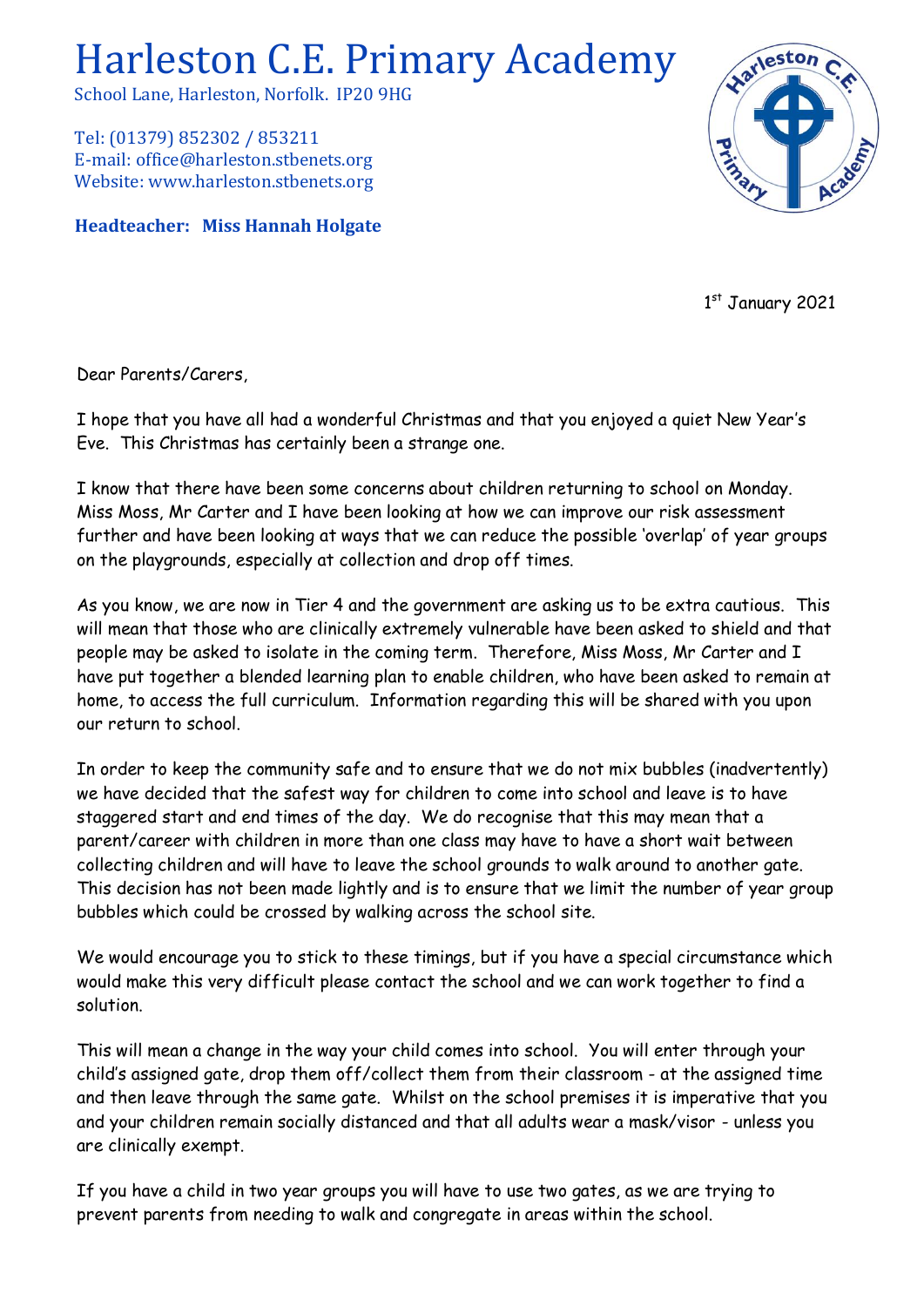As with all new ideas, we know that there may be some teething issues and we appreciate your support and patience with these as we work together as a community to slow the spread of Covid-19, whilst ensuring that our children have a high quality education.

We are encouraging you to spend as little time as possible on the school site at these times this will support us to slow the spread of Covid-19. Therefore, if you wish to speak to Mrs Brown or Mr Mullen they will be available via the school telephone number.

Below is a timetable for children to be dropped off and collected. It is important that you arrive on time to collect and drop off your child - as we have to be as careful as possible at the moment.

Kindest Regards,

Hannah Holgate Caroline Moss Sam Carter Headteacher Assistant Headteacher Assistant Headteacher